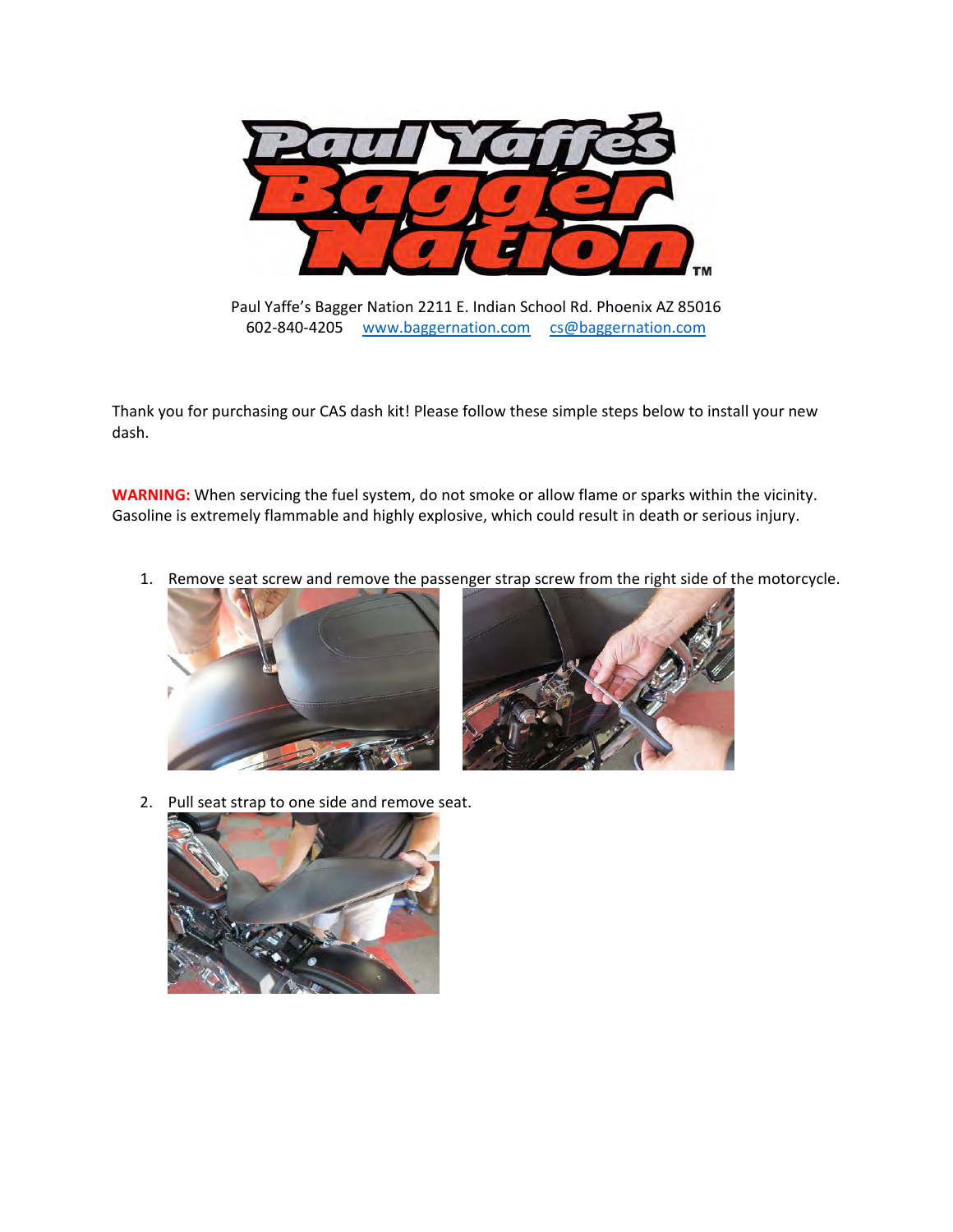3. Open fuel door and remove fuel filler cap.



4. Remove front and rear mounting screws.



5. Carefully lift dash and bend back the retainer tabs to release the vent and overflow hoses. Disconnect the overflow hose from the overflow nipple.





6. Pull overflow hose up from inside the chassis and discard.



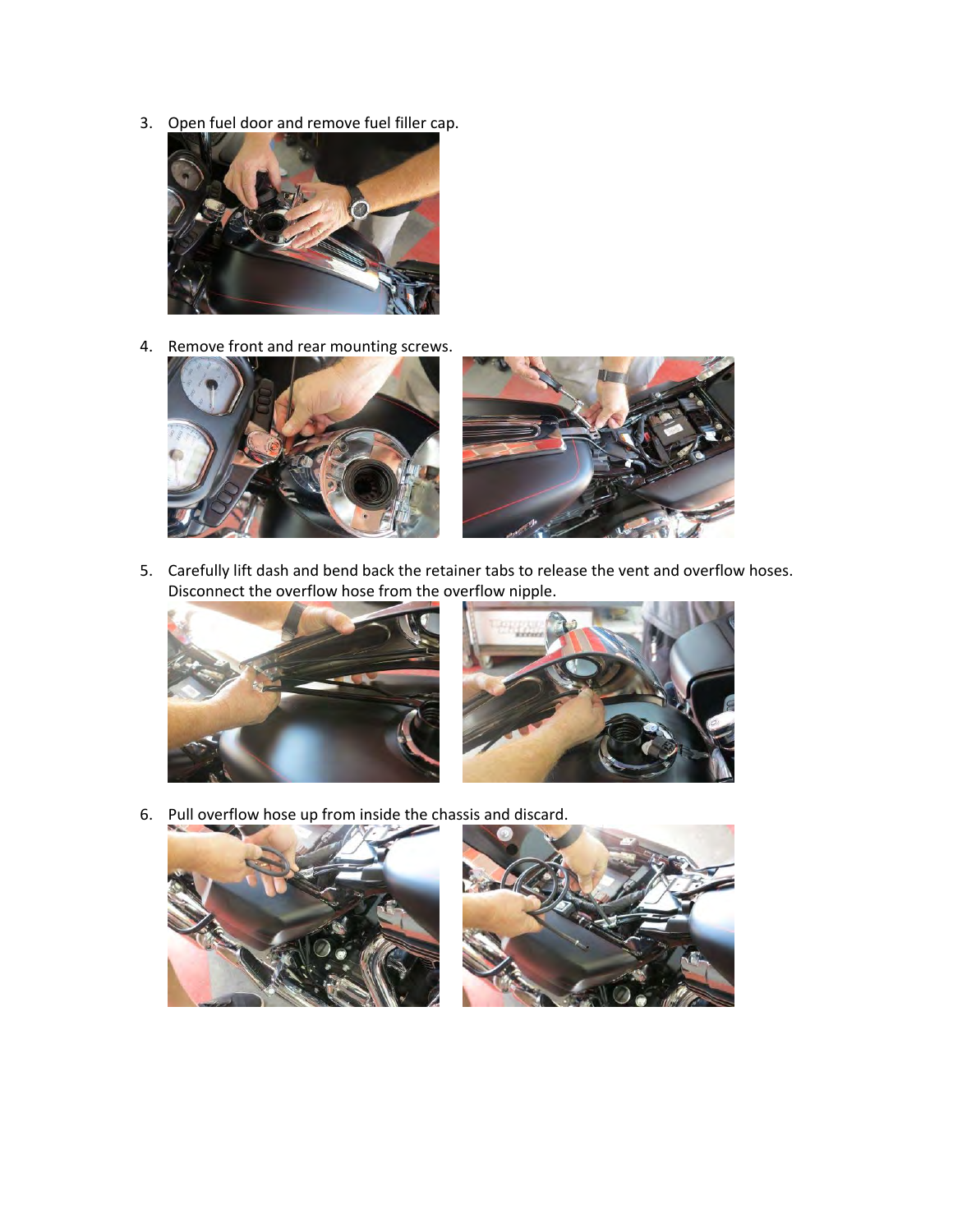7. Using a towel to protect the paint, gently pry the mounting tab up slightly to match the angle of the new dash mounting surface.



8. Install rubber trim moulding around the edge of the new dash, using masking tape to temporarily hold it in place. Make a small slit in the front with a razor blade to allow the rubber to follow the contour of the front of the dash. Apply CA glue in several spots around the moulding on the inside surface of the dash.





9. Install dash on fuel tank, lining up the fuel filler and mounting holes. Route the fuel pump wires and vent hose on either side of the mounting bracket as shown.